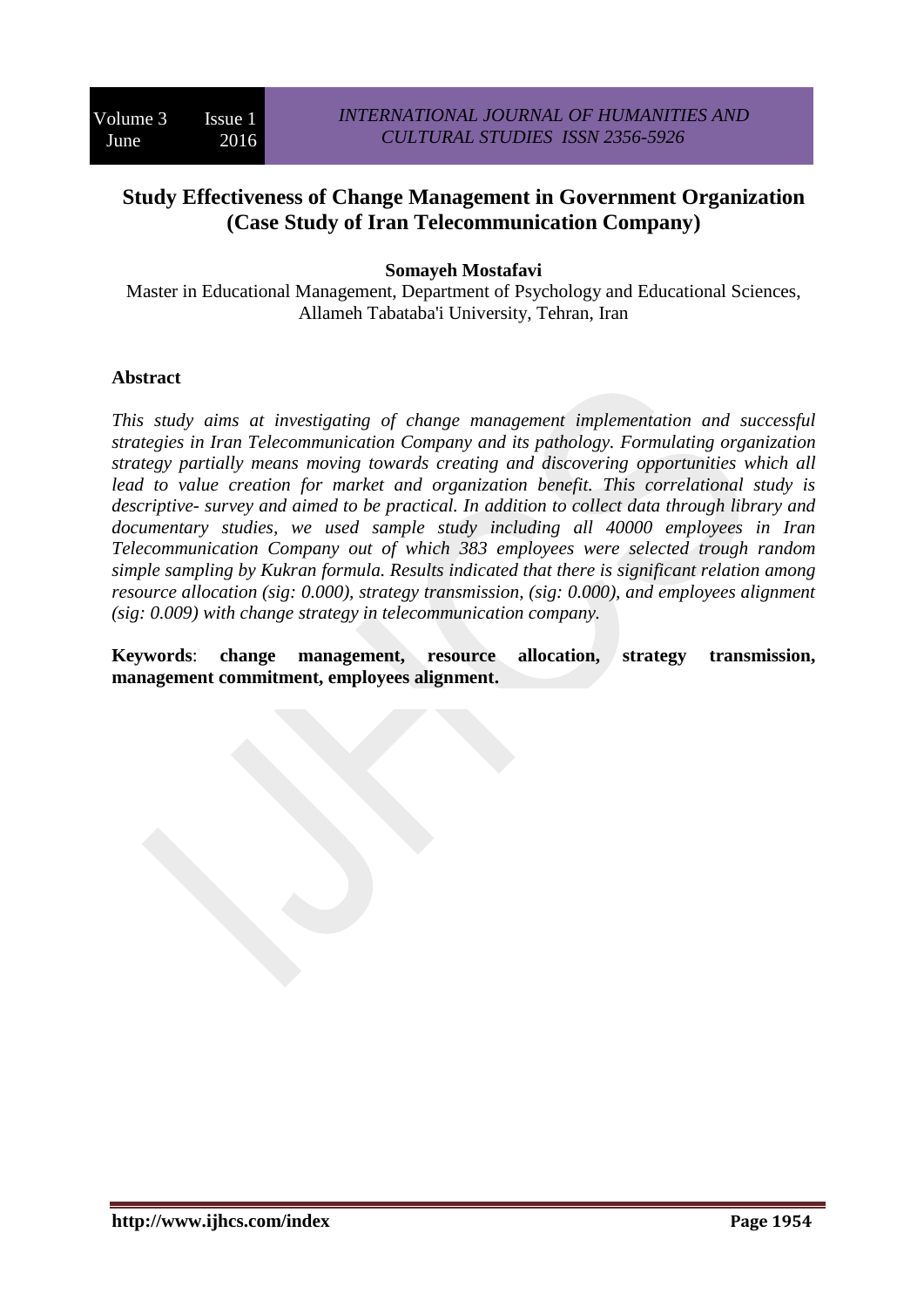# **Introduction**

Change phenomenon has been defined as creating everything that is different with the past while innovation means adopting new ideas for new organization. Thus, innovations are reflecting a change but all changes are not innovations (Aghayi Fishani, 1998:26). Mort who firstly developed researches in change process, chose adaption over innovation so he defines innovation as organization capability in response to its role in the community (shirazi, 1994: 292). According to Hansen definition, change in organization is the process of reform and alteration that accrues in behaviors, structures, policies, objectives or outputs of some organization units (Hansen, 1991:330). Strategy is literally defined as leading, sending and guarding. There is possibility that this vocabulary is originated from Greek general called Strategos. In some Latin references, strategy is stated as Stratum and means path and route. Although there is not agreement on vocabulary's root, we can conclude that: both definitions have a common concept which proves its correctness. Strategy concept had been applied as a military word for a long time. So in war scene, strategy means achieving aims, science and art of army settlement by one opponent party. In our country, strategy exactly relates to military operations and it means establishment of military units by the most appropriate technique and displacement art. In other word, strategy means recognizing whether the enemy can perform specific act or not, and if enemy can improve in planning general model, placing their army and mobilizing them (Norton and Kaplan, 2004).

After half of  $20<sup>th</sup>$  century, strategy slowly became subject of social science in economic circle. Although strategy had been used in some studies of authors, it firstly was used by Neuman and Morgenstern in economic concept; they both were economist and also mathematicians. Neuman and Morgenstern studied strategy as personal economic and attempted to state two players' techniques who are putting effort into conquer their own opponent systematically and orderly. Here we supposed that players are completely aware of opponent's performance method and they can make decisions that maximize successfulness possibility; such as chess that has certain conditions. Although this hypothesis is not acceptable, theory of play significantly helps to foundation of strategy role in social science (Van winderk, 2002).

Using strategy concept in organization and management context has been initiated in half of  $20<sup>th</sup>$  century. Here it means that strategy also provides chance to improve relation between organization re environment and it guides organization resources toward its aim in order to create opportunity for conquering competitors; this implication of strategy had not been accepted before that time. On the other hand, due to strategy focuses on relation between organization and environment, increasing environmental change, diversity of organization functions and complexity of different author's attitudes in this subject, and many other reasons, it is not provided general definition of strategy. In addition, there is no difference in attitudes that strategy control relation between organizations and environments.

### **Statement of the problem**

Today, all aspects of life are being increasingly undergone a lot changes thus organizations do not have any choice but adapt with changes and revolutions in order to survive and be dynamic. However, clearly an organization must have appropriate plans and management in order to create useful and effective changes in organizations. Change management is recalled as transmission management which means accurate planning process, organizing and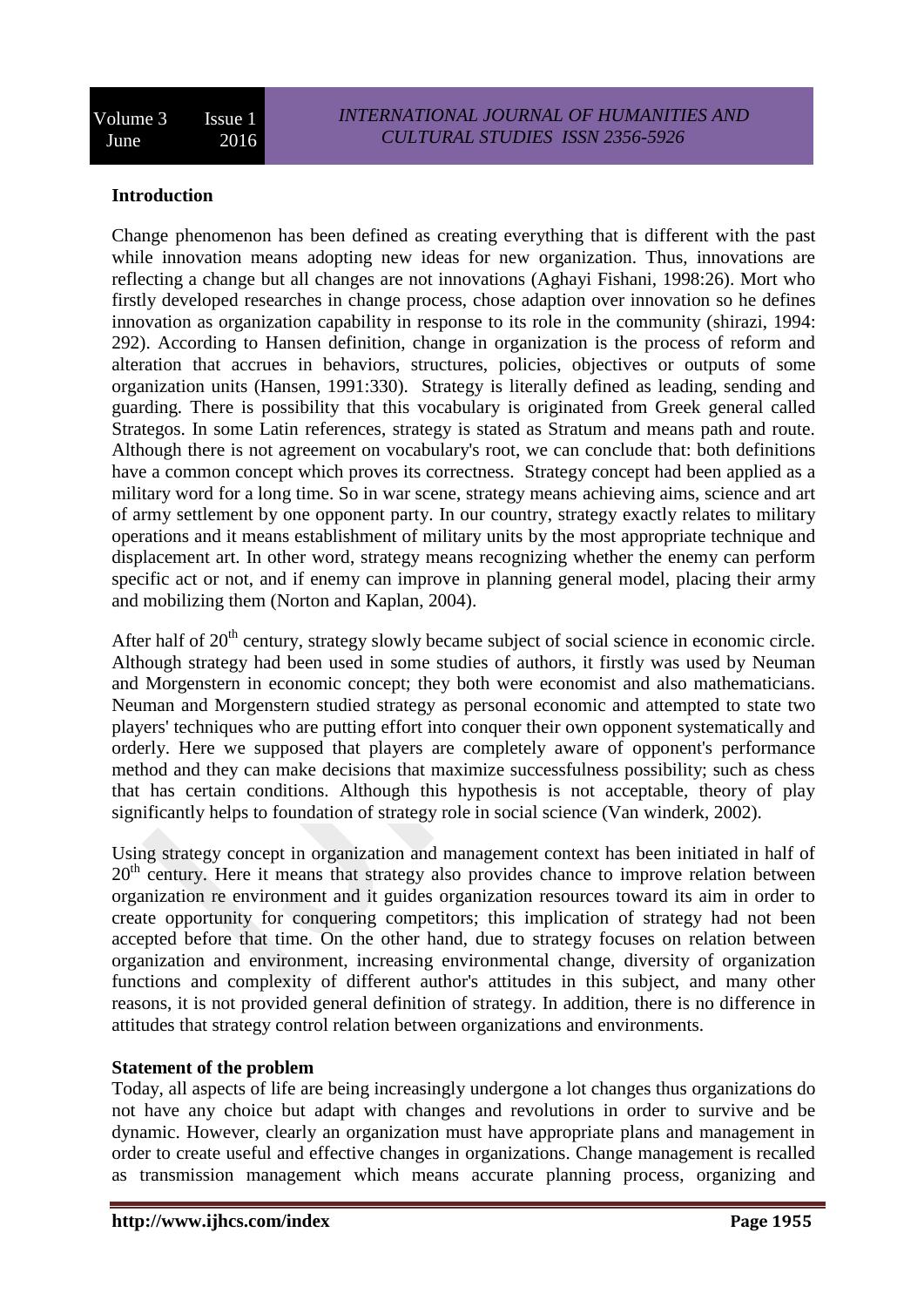enforcing change from current condition to accomplish aim at the future. When changes are initiated, organization cannot act as the past or experience the future, there is no choice but attempting for the better future. Transmission management assures that in transmission period, organization is not supposed to stop its effort and it must take effort before change happens. One way is act for providing a temporary management or temporary job in order to be confident about continuing attempt and controlling transmission process. One significant role of transmission management is rewarding all beneficiary parties including employees, customers, and sponsors about changes (Morehead and Grifine, 2001, page 531 and 530). Moreover, other role of transmission strategy is formulating strategy of organization which aimed to create changes and revolution in order to create and discover opportunities which lead to value creating for the market and organization benefit. In other word, strategy of organization is potential of every organization while formation and creation of itself and it needs definition and clarification.

Some organizations ignore this phase and are restricted by periodical success or opportunities that are created by other organization but this is passive and it ends. In our country some strategies were planned in public policymaking either in economic firms or big and average organizations including five year and 20 year plans and strategy of ending recession and strategy of improving export and many examples for every ministries and organization which are planned in different titles and they are strategy.

Generally, all mentioned strategies and plans have not been implemented or they were performed with long delay.

Although strategy formulation is crucial issue and it is vital for an organization, this formulation is kind of useless in preparation, thus strategic implementation without preparing organization and providing need and suppressing external problems is useless and therefore the main part of each strategy is related to implementation and periodic assessment.

It should be mentioned that each organization automatically is implementing one or more useless strategies, however these organizations are struggling with passiveness, entanglement, periodic success and finally failure and they have not efficiency for creating "value and innovation" which calls survival of organization.

Although these organization are serious in formulating strategies and plans and apply methodology and rules in formulation, they do not offer efficient organization to beneficiary parties.

Flexibility and true reaction of organization to environmental changes is key role in survival and growth of organization. Organization's strategy is a field that concerns about organization's interaction with environmental change. So considering that goal of all organizations' manager is growth or at least survival of organization, it seems that adopting a strategy is vital for all organization. For instance, today issues of globalization, ending to supervisions, cancelling subsidization, shortness of product survival circle, Internet, informational technology or other technologies in different aspects of life requires strategic approach or thought to cope with changes. (Simons, 2002).

Managerial strategy includes decisions that have significant and continuance effect on application and improvement of employees and on relation between management and people under supervision.

Human resource strategy exactly relates to support of business strategy. This support must be active and effective on future. In different organizations many strategies are usually formulated but the main issue is their implementation and enforcement which does not meet due to many reasons such as lack of expertise in plans or insufficient budget for activity.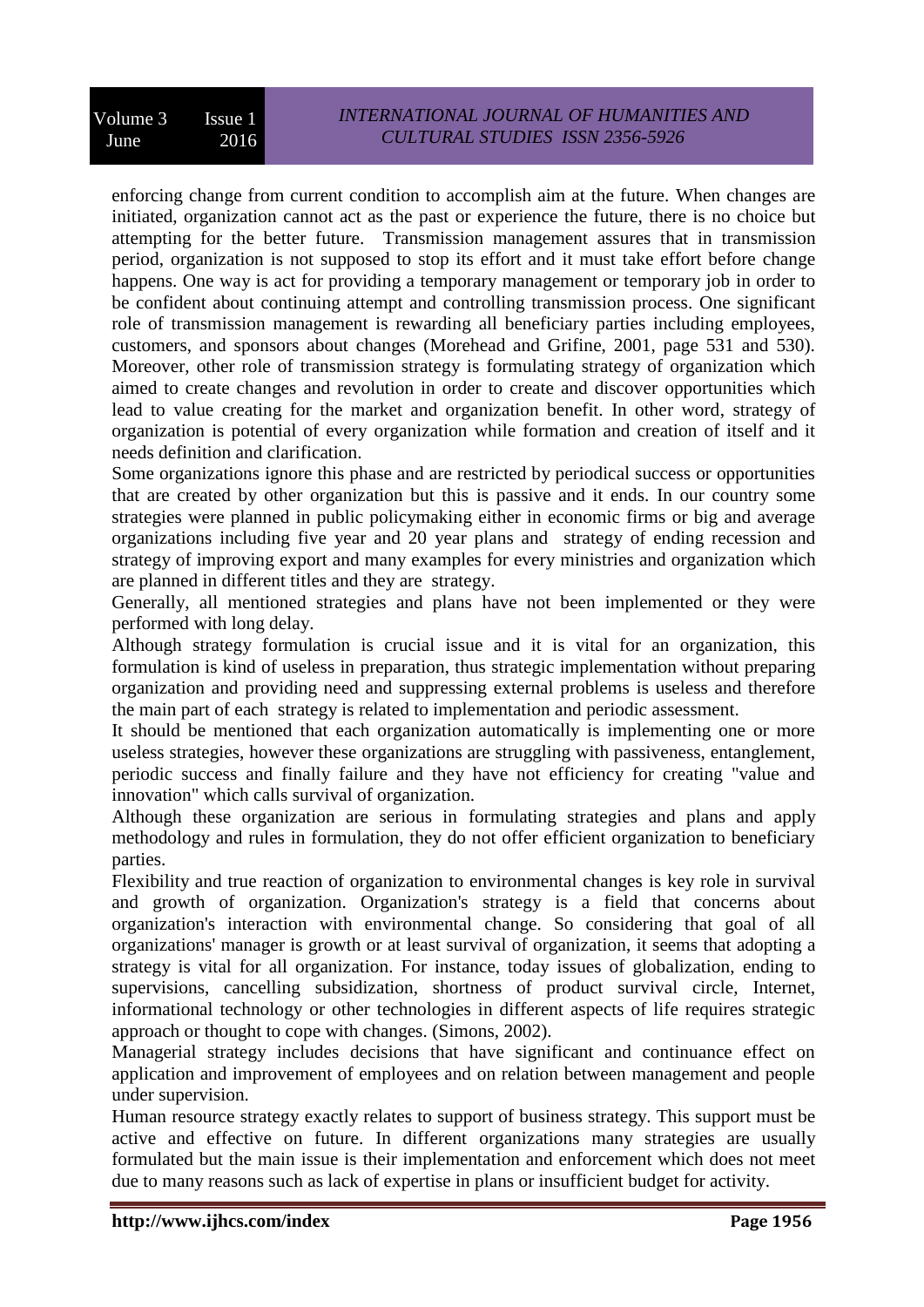Accordingly, the main question of this research is that: how is the successful implementation of strategy in change happens in Iran Telecommunication Company.

# **Literature review**

One main factor that facilitates and reinforces innovation and creativity power in organizations is appropriate structure and enterprises align with the goals; so that from theorists' view appropriate organizational structure is presumption for success innovation and change in organization (Nejad Irani, 1997:7). Accordingly, Tampson believed that hierarchical and bureaucratic organization in Weber model delays innovation or change. His hypothesis is that the less organization is bureaucratic the more faces with innovation and change.. Accordingly, he recommend that if hierarchical organizations tend to change and have innovation they must be more flexible (Shirazi:297,1994). About administrative bureaucracy, Toffler also stated that:" today, changes are happening so fast so we need to make decision immediately but administrative systems slows this trend blatantly. Competition needs continuous innovation while administrative authority destroys innovation (Tofler, 1991:306). In this respect Deft, aiming to encourage employees to creativity, introduced one of three characteristics of successful organizational structure as lack of structural centralization (Deft, 1995:961). He also believed that employees with specific professionals must not involve with bureaucracy and be restricted by (Deft, 1999:194).

Accordingly, we consider aspects of successful strategy in management:

### **Strategy transmission**:

Provided through creating common understanding, and translation of organization strategy into schematic goals, measurements, quantities aims and executive plans and initiatives in each four views. Better services means that providing services to client with 95% successfulness (Norton, Kaplan:2001).

### **Resource allocation:**

Determining how current resource capacity is applied in order to answer project demand (Norton and Kaplan, 2001).

### **Employee's alignment:**

This is reflecting that business success is dependent on making relation between business strategy with strategy of informational technology, processes and organizational substructures and processes and substructures of informational technology. In this model, we included all business and informational technology aspects in employee's alignment context instead of focusing on just one aspect separately.

### **Management commitment:**

In an organization with management that is committed to organization, decrease in absence, delay and displacement, organization performance will not happen and additionally employee's motivation significantly increase and employees are more satisfied and happy, and excellent goals of organization and personal aims are better accessible. (Norton and Kaplan, 2001).

Subdivision of telecommunication is as follow: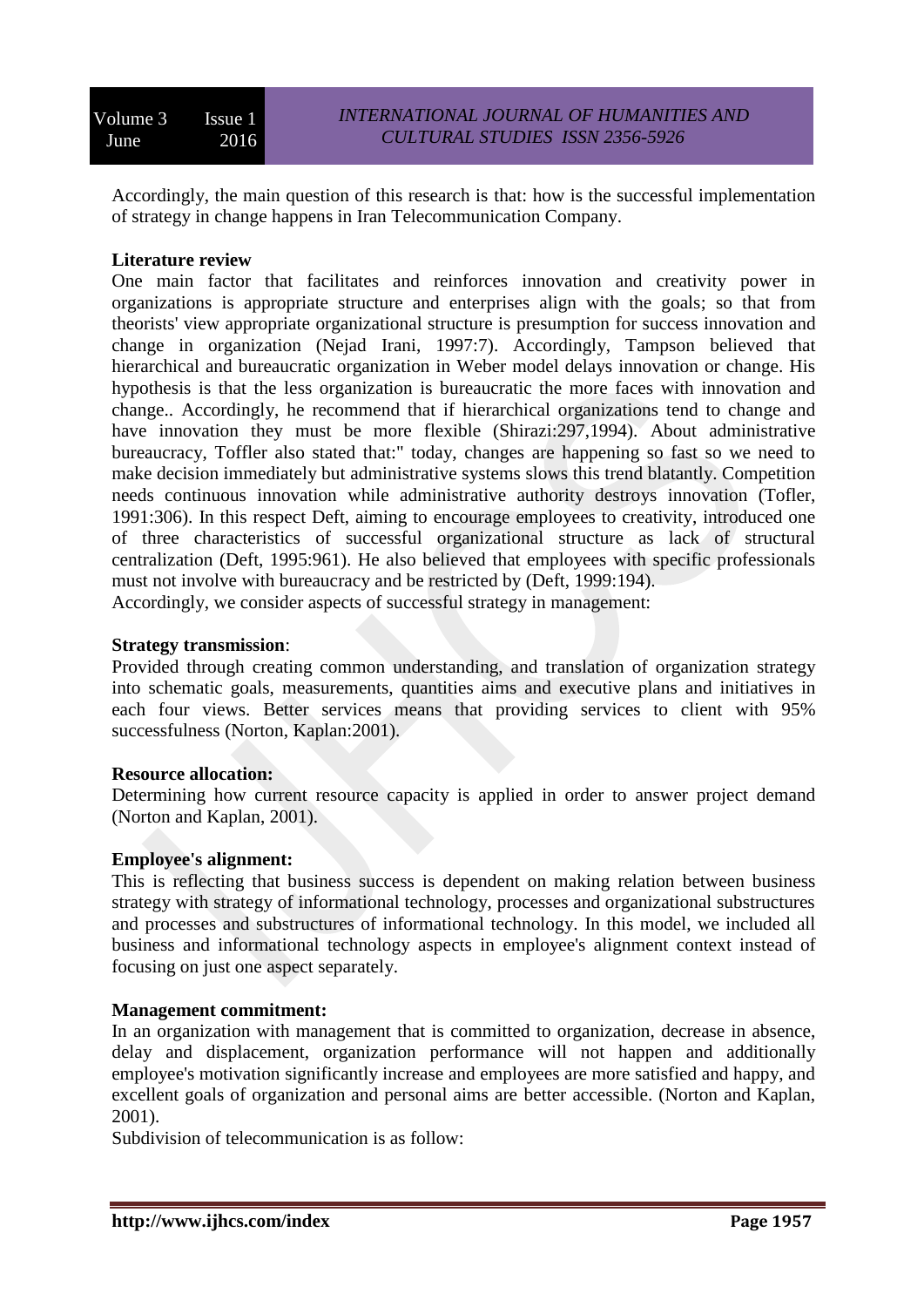### **Informational technology:**

This division is responsible for facilitating processes in all zones.

### **Network:**

It means physical substructure of telecommunication network.

### **Human resource:**

Development of human resource and education of employees

### **Regulatory and legal regulation formulation:**

This division is supposed to regulate all required regulations related to the state and supervising organs and also make relation between other operators and providing tariffs and attention to legal issues.

### **Financial and support:**

This division task is providing resources and allocating it to different areas based on defined projects. Accordingly theoretic mode of this research is as follow:

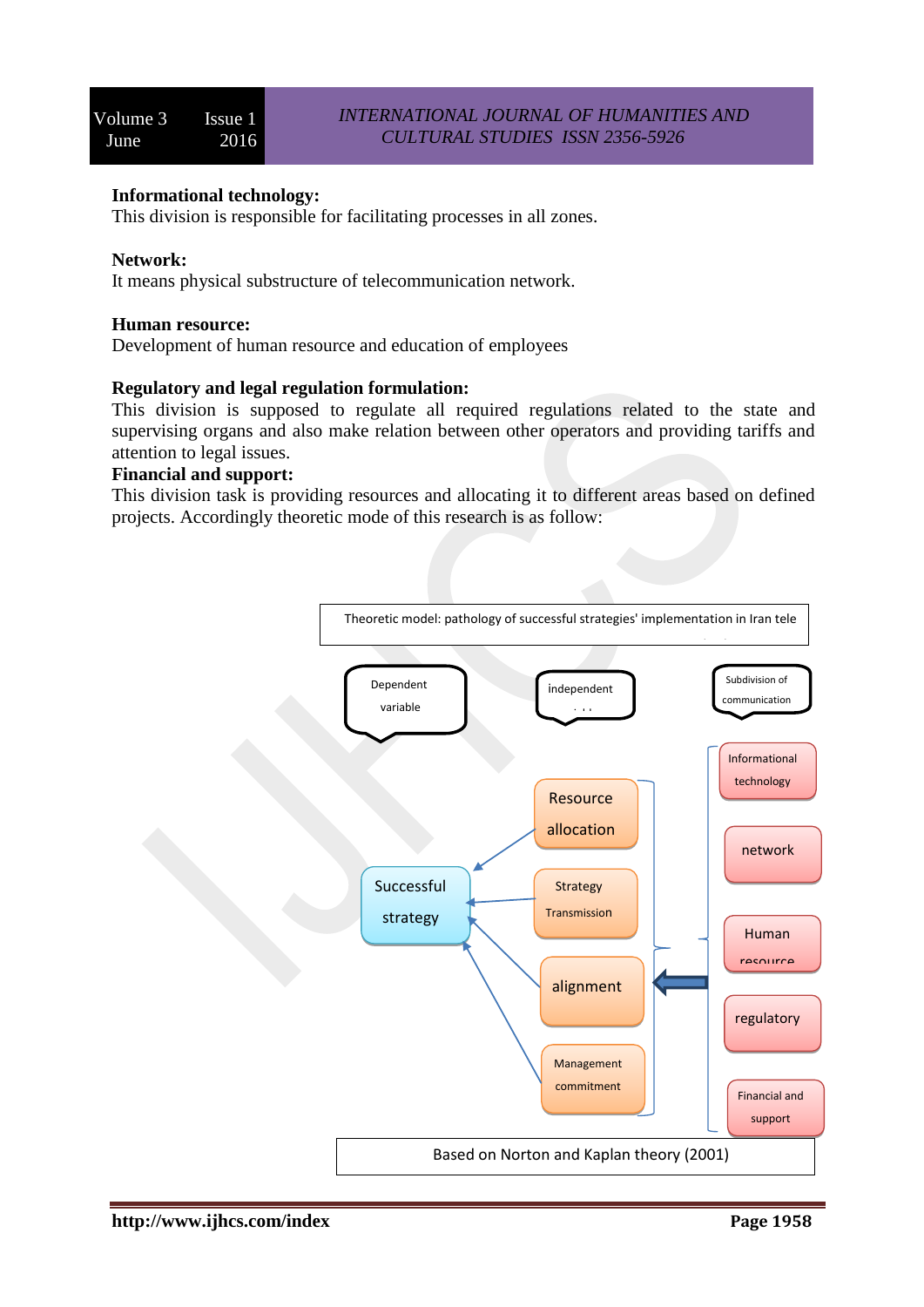In this model variables of resource allocation, employee's alignment and management commitment are related to indexes of informational technology, network, human resource, regulatory and financial and support as independent variables thus relation of all factors is measured by one change strategy.

### **Materials and methods**

This study is no experimental (descriptive) and it is correlational because author aimed at studying relation between variables and specify correlation rate and ratio of each subscales in criterion variable. This study is also periodic and aimed to be practical. According to collecting data method this study belong to survey studies.

Statistical population includes all Iran telecommunication employees among which high level and informed employees are goal of questionnaire. Statistical population including 383 employees was selected among all 40000 employees through Kukran formula. Stability coefficient of all questioner questions was calculated via Cronbach alpha which was 0.88.

### **Results**

In order to measure hypothesis we used  $T$  test; accordingly we obtained following results by analysis of SPSS software version 22

|                          | Pair difference |                       |                        |                                    |                     |         |                                    |         |
|--------------------------|-----------------|-----------------------|------------------------|------------------------------------|---------------------|---------|------------------------------------|---------|
|                          | Mean            | Standard<br>deviation | Standard<br>error mean | Possibility<br>difference<br>Lower | of 95% of<br>higher | T test  | The degreecance<br>of freedomlevel | Signifi |
| Resource<br>allocation   | $-.032$         | 1.121                 | .141                   | $-.314$                            | .251                | $-.225$ | 168                                | .000    |
| Management<br>commitment | .302            | 1.240                 | .156                   | $-.011$                            | .614                | 1.931   | 168                                | .058    |
| Employees<br>alignment   | 429             | 1.254                 | .158                   | .113                               | .744                | 2.714   | 168                                | .009    |
| Strategy<br>transmission | 365             | 1.465                 | .195                   | .147                               | .698                | 2.145   | 168                                | .000    |

| Table 1: test of paired samples, t test of students |
|-----------------------------------------------------|
|-----------------------------------------------------|

Mean of resource allocation variable was -0.032, standards deviation was 1.121 and standard error mean was 0.141. With possibility of 95% of difference, minimum is -0.314 and maximum is 0.251. Value of t test is -0.225 with significance level of 0.000 which indicates this hypothesis was approved.

This result is compatible with Razmi et al studies. Razmi et al (2008) studied key factors of success in literature of planning systems of organization resources. Finally, 15 factor were selected which were placed in 5 schematic part: "project, view and goals, systems and process, culture and structures, human resources."

The mean of management commitment was 0.302, standard deviation was 1.240 and standard error mean was 0.156. With possibility of 95% of difference minimum was -0.011 and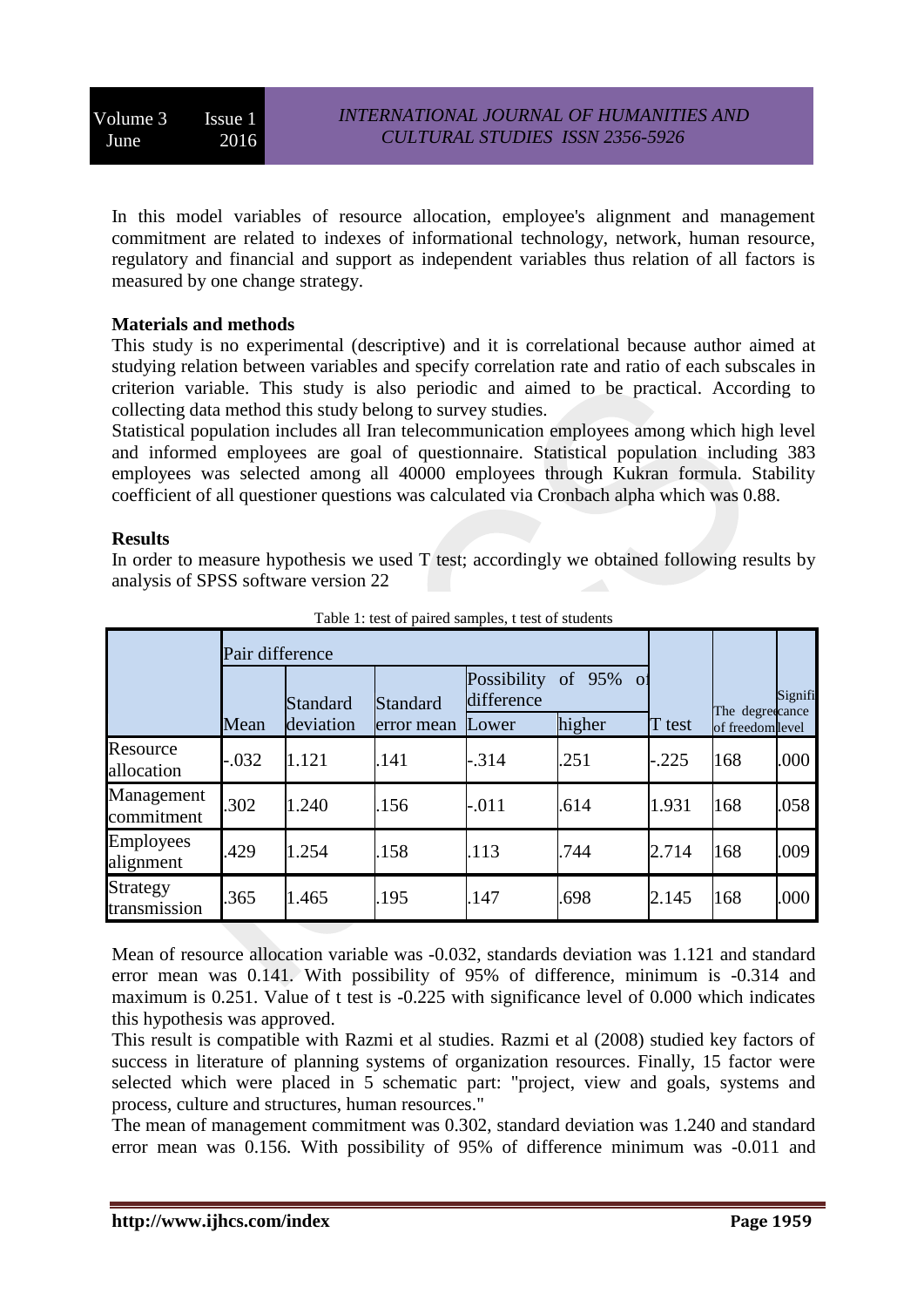maximum was 0.614. t test value was 1.931 with significance level of 0.58 indicated that this hypothesis is not approved.

Result of mentioned hypothesis is compatible with Hamdeh Faraji and Mohammad Khodi zadeh Nahari. Hamideh Faraji, and Mohammad Khodi zadeh Nahari (2012) performed a research titled as "providing a model for assessing rate of organizational precreation in accepting strategy of informational systems" generally concluded that successful implementation of informational systems in one organization needs superior management, effective planning, leadership, and continuous supervision and investment.

Test mean for employee's alignment is 0.429, standard deviation was 1.254 and standard error mean was 0.158. With possibility of 95% of difference minimum was 0.113 and maximum was 0.744. T test value was 2.714 with significance level of 0.009 indicated that this hypothesis was approved.

Result of this hypothesis is compatible with following research:

Seid Rahim Safavi Mir-Mahaleh, Mehadi Ajali Gheshlajooghi, Mohammad Mosa-Khani (2012) performed a research titled as "providing a model for measuring preparation rate of organization in context of knowledge management strategy" and they stated that based on final scores, informants and theorists were introduced as effective factors in preparation for knowledge management as follow:

1- Culture and organizational relations of employees 2- substructures 3- structure 4- change management , while arrangement of these factors in assessing Iran statistical center for preparation of knowledge management is as follow: 1-substructure 2- culture and employees organizational

Test mean for employee's alignment is 0.365, standard deviation was 1.465 and standard error mean was 0.195. With possibility of 95% of difference minimum was 0.147 and maximum was 0.698.T test value was 2.145 with significance level of 0.000

This hypothesis is compatible with Nasrin Dastranj Mamghani et al research; Nasrin Dastranj Mamghani, Peyman Akhavan, Fatemeh Saghafi (2011) performed a research titles as "investigating preparation rate of knowledge management execution in organizations based on effective factors on success of knowledge management strategy. Their results indicated that 12 effective factors on success of knowledge management were identified by professionals: knowledge guideline, manager's support, assessment and measuring performance, organizational structure, organizational learning, financial support, organization's culture, motivating organization employees, organizational relations, technical substructure, operation integration, and security.

# **Discussion**

In Iran tele Communication Company, change and revolution is required for evolution of operational model of a company toward new outlook. This aim is possible by following guideline:

- 1- Formulating macro strategies of company in all aspects whether financial aspect, human resource, informational technology, network and relational substructures, governance, and regulation formulation
- 2- Focus of all formulated strategy in different areas and their alignment and convergence
- 3- Commitment of superior management and employees into formulated strategies
- 4- Preparation of organization in order to providing change and their management And also three following factors are stated as indicators of change and revolution: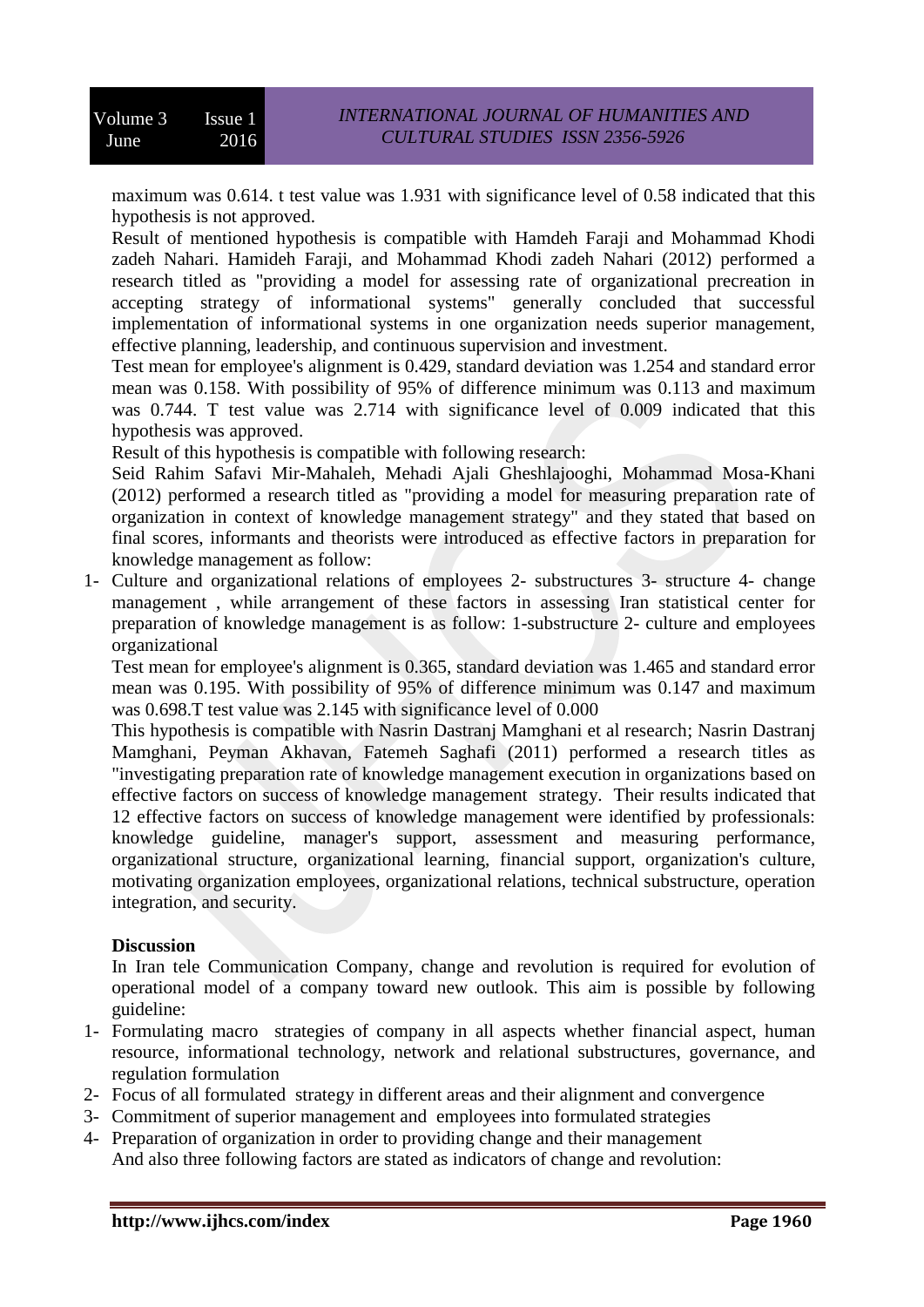**Infrastructural change**: complicated key projects which improve performance and deal with substructure changes in a way that manage business.

# **Complexity**:

- Improvement of a clear attitude and sharing it
- Considering problems that lead to integration of provincial companies in telecommunication immediately
- Be confident of effective decision making and effective allocation of authority into persons
- Be confident of employees commitment
- In this respect after various studies we consider seven strategy area:
- 1- Stable growth and innovation For instance: accessing to growth of composite growth rate is annually 16% fix and 27% mobile
- 2- Profitable company For instance: margin of Ebitda 30% fix and 40% mobile in 2016
- 3- Fix and mobile synergy For example: 70% of OPEX relation for 4 years
- 4- Regulation and acute governance For instance: end of change and revolution during three years
- 5- Excellence of IT operation and network

99.5% accessibility of information system, 1% occurrence numbers for each fix customer, 99.6% accessibility of mobile network

6- Best experience of costumer

Mean score of recommendation to others: 70%

7-Employees in heart of organization development

50% participation rate and involvement of employees during one year

Interpretation of these seven areas in different organizational strategy is as follow. Considering that strategy in company level called as cooperate strategy, it is implied that some immense issues such as company operative model and type, orientation toward integration of sub-assembly will be determined. Moreover, a company formulate business horizon and required services and provide them for different market divisions, and the way of income gain through formulating business strategy which is called business strategy. The company is responsible for formulating different strategies and strategy group is subsequently responsible for alignment and convergent of formulated strategies.

For instance, group of formulating informational technology strategy must formulate in a way that all business aims and substructures of informational technology is accomplished. In human resource division, strategy formulation means preparation of all human resource capacity including education, attracting and improving qualities level of human resource. Clearly in all cases formulated strategy must cause to plan appropriate projects and executive plans.

Another point is that for supervision and measurement of alignment with formulated strategy we need to control tools such as BSC which help to achieve organization goals with indexing and cascade connection in order to move immediately based on formulated strategies. Accordingly following recommendations are suggested for creating and guiding successful strategies:

- Optimization and automation of processes with E-T-E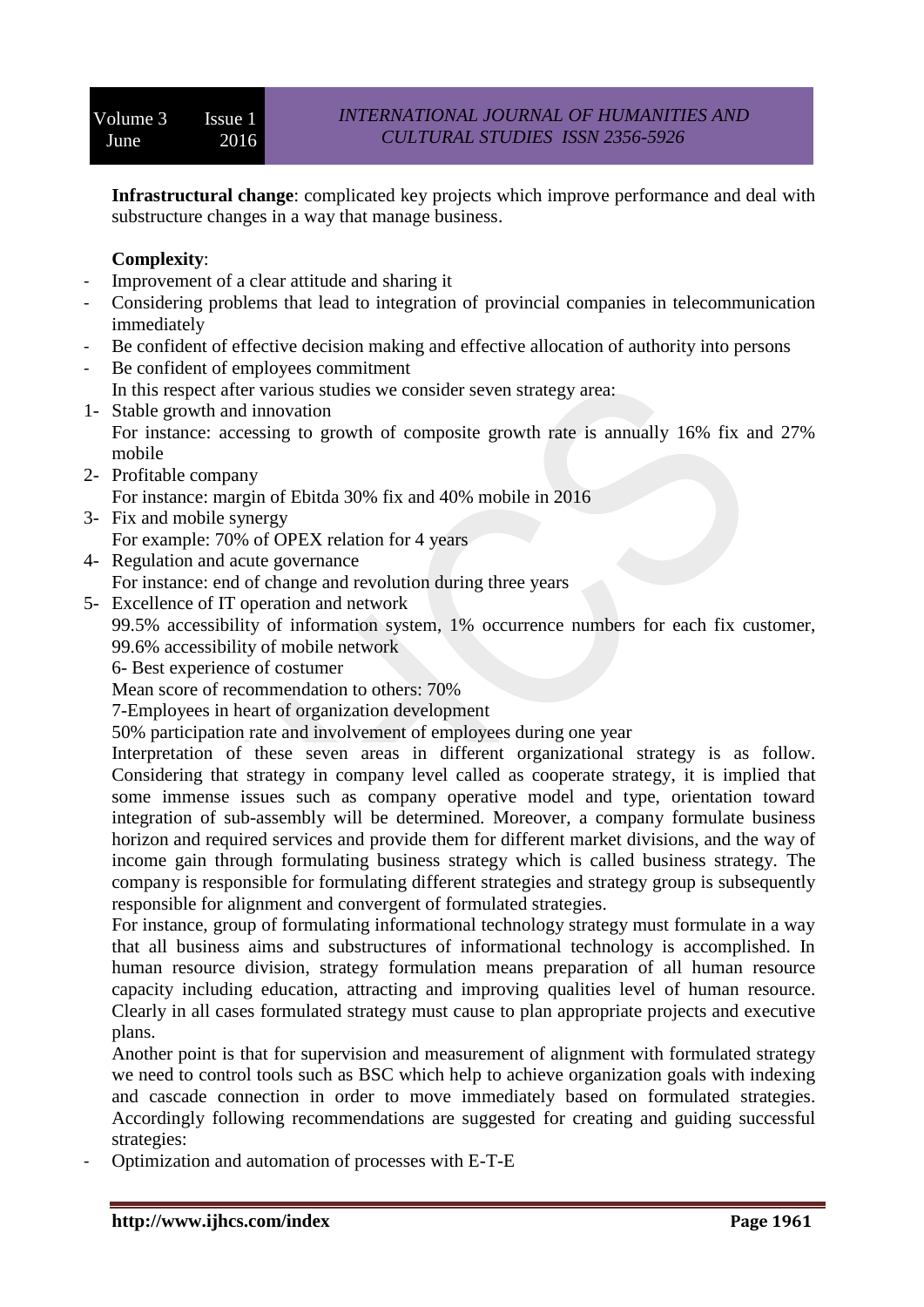- Ordering all financial and operative information's, customers and.. and providing correct information to related people in required time
- Correct and underlying architectural plan of applicable plans, data and processes
- Underlying planning of organizational structure and IT processes
- Planning and creating managerial dashboard system
- Planning and implementation of model, structure and process aligning with IT
- Providing clear vision from costs and results and accomplishments of IT division and other divisions
- Using advantage of scale and restriction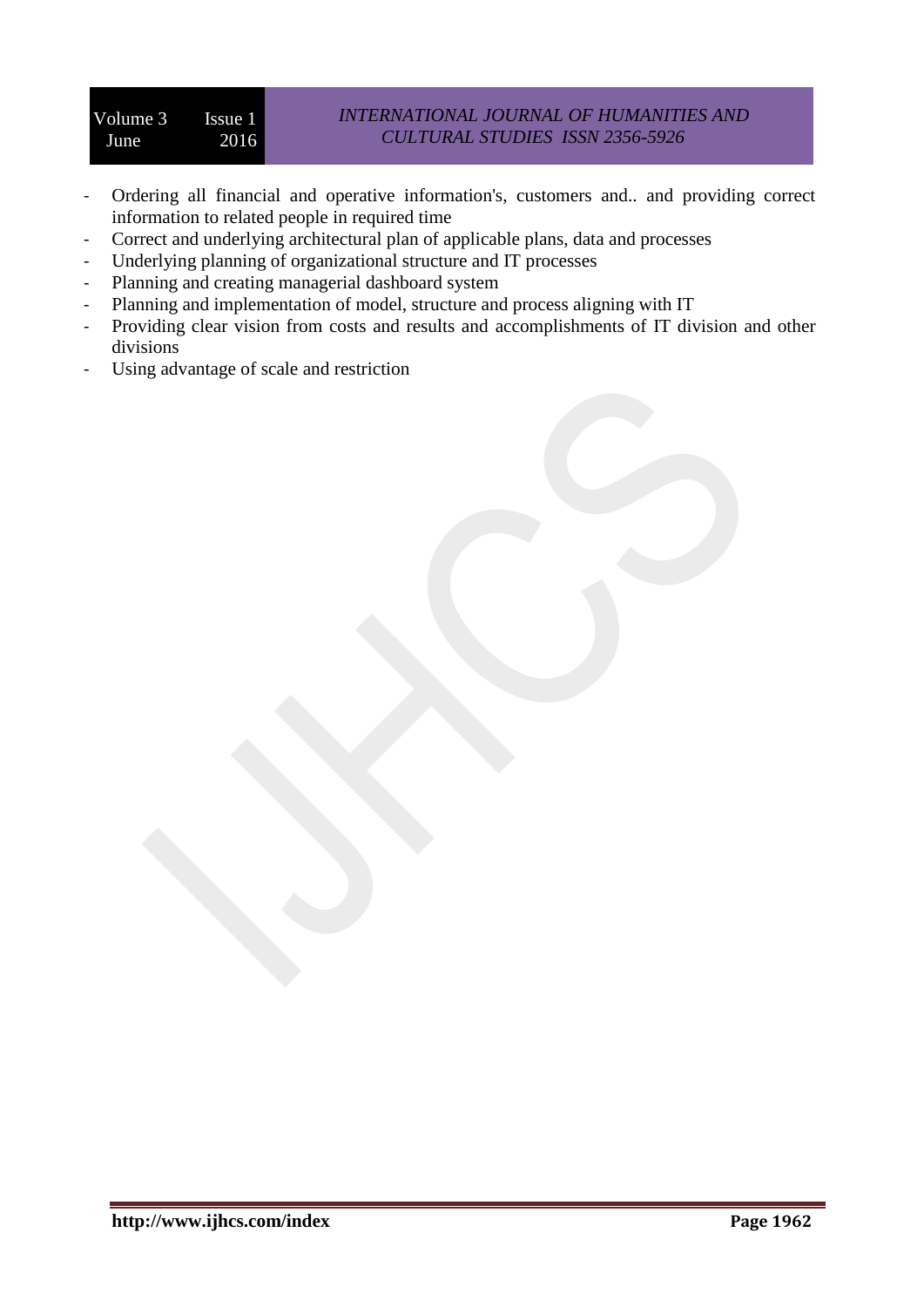### **References**

Abolghasemi, Mohammad-Javad, (2002), " a step toward strategic planning of cultural development", conference of defects and strategies of cultural division, Tehran: ministry of culture and Islamic guidance"

Edvards et al, 2000, survey study: "action plan", translated by seid Mohammad Arabi and Davood Izadi, Tehran: cultural research office.

Acer David, (2006), "strategic management of market" translated by: safar zadeh, Hossein, Farhangi ali akbar, Khademi mehdi, published by: Payam poya: first edition

E,franco harison, 2005, " strategic control in superior managenr levels" translated by Gholam Hossain Nikookar, Tehran: Imam Hossain university.

Peter Loranzh, Micheal Scott Morton, Somantra Goushel, 2006, "strategic control", translated by seid Mohammad Arabi, Nohammad Hakak, Tehran: office of cultural researches

Javan Jafari, Ahmad, 2007, "application of strategy management system in global context", publication of car industry.

Hamidi Zadeh, Mohammad reza, 2003, strategic planning, Samt publication, second edition.

Desler Gray, 1999, human resource management, translated by Ali Parsaian and Seid Mohammad Arabi, Tehran: office of cultural researches

David Fred R, 2006, " "summary of strategic management, implications and results" translated by Vajhollah Ghorbani zadeh, Tehran: Baztab publication.

Saadat Esfandiar, 2011, management of human resource, Tehran: Noor and Andisheh

Soltani Tirani, Flora, 1999, "application of analysis in social science and behavioral science researches" Tehran center of government management"

Ali Ahmadi, Alireza and Ali Ahmadi, Hossein, 2004, principles of Islamic management, Tehran: publication of knowledge production

Ali Ahmadi Alireza, 2004, "studies of strategic management, Tehran, publication of knowledge production

Farhangi, Ali Akbar et al, 2007, "planning and stating control indexes in defensive strategic management", phd thesis, Tehran: university of national defense.

Constitution of republic Islamic of Iran acted in 1979 with amendments of 1989, general office of law and regulation of Islamic consultative assembly

Mazor Gelen Howard et al, 2009, "development and executon of strategies with strategic management approach" translated by Javan Jafari, Ahmad and Joushghani Zadeh, Morteza, publication of education and industrial research center of Iran, first edition.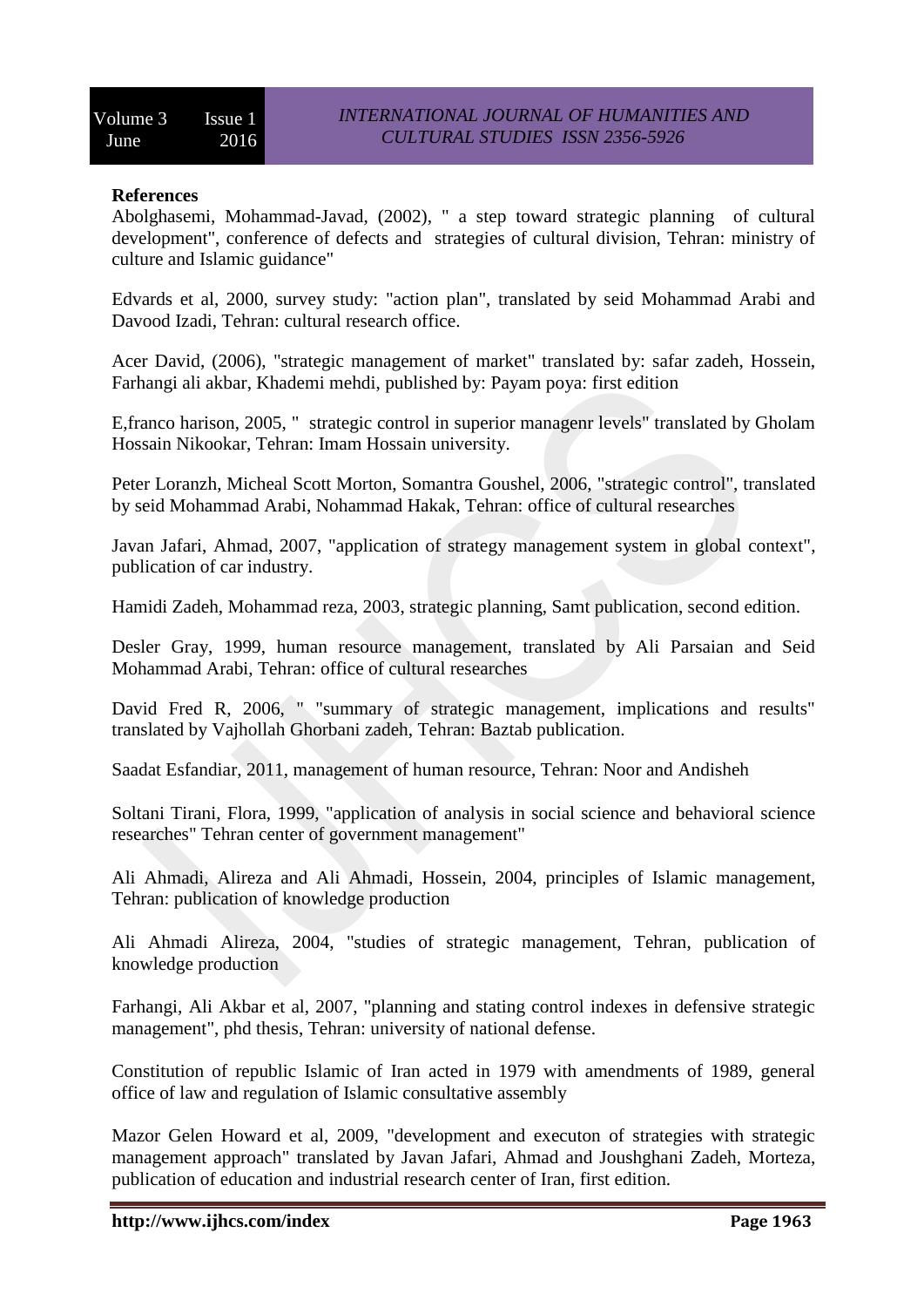Norton and Kaplan, 2004, strategy-based organization, translated by: Bakhtiari Parviz, publication: industrial management organization, first edition

C. Argiyris. (1986), sungle-Loop and pouble-loop models in research on Decision making, Administrative Science quarterly, management control systems six Edition, Irwin, Homewood, Illinois, PP. 363 - 375.

David Ash. (1992), Strategic control: A problem Looking for a solution, IJSM (LRP) Vol. 25, No. 2, PP. 105 - 115.

David C. Band and Geral scanlan. (1995), strategic control through core competencies IESM (LRP) Vol. 28, ISSU E 2, PP. 92-102.

E. P. M. Gardener (1985), A system Approach to bank prudential Management and supervision the untie lionization and feed back control, Journal of management studies No. 22, PP. 1 - 24.

Frank E. Harrison. (1991), Strategic control at the C. E. O. Level, International Journal of strategic Management (Long Range planning) Vol. 24, No. 6, PP. 78 - 87. G. Schreyong and H. stein mann. (1987), Strategic control, A new Perspective Academy of management Review, No. 12, PP. 91 – 103.

Horvitz, J. h. (1979) Strategic control: A New Task for Management, (Long Range planning),  $(12)$  3-2-7.

J. A Pearco and P.s.Robinson. (1988), Strategic management, strategic formulation and Implementation, Homewood III Rwin Publishing, p. 28.

L. D Alexnder. (1985), successfully implementing strategic Decisions. Long Range planning, No. 18, PP. 91 - 97.

Legge D. Baxebdale P. (2004), "The Strategic Control of an Ant-Based Routing System using Neural Net Q-Learning Agents" , Paper presented at the Fourth Symposium on Adaptive Agents and Multi-Agent Systems (AAMAS-4), at the AISB 2004 Convention, University of Leeds, UK, March 29th and 30th, 2004.

Lorange, Pand, D. Murphy. (1990), Consideration in Implementing strategic control. Journal of Business strategy. 4(4).

Paula van Veen-Dirks and Martin. (2002), Strategic control: Meshing critical success factor with the blanched score. IJSM (LRP) 35, PP. 407-427.

Roush and Bell (1987), Strategic control, a new perspective. Academy of management Review PP. 91 - 103.